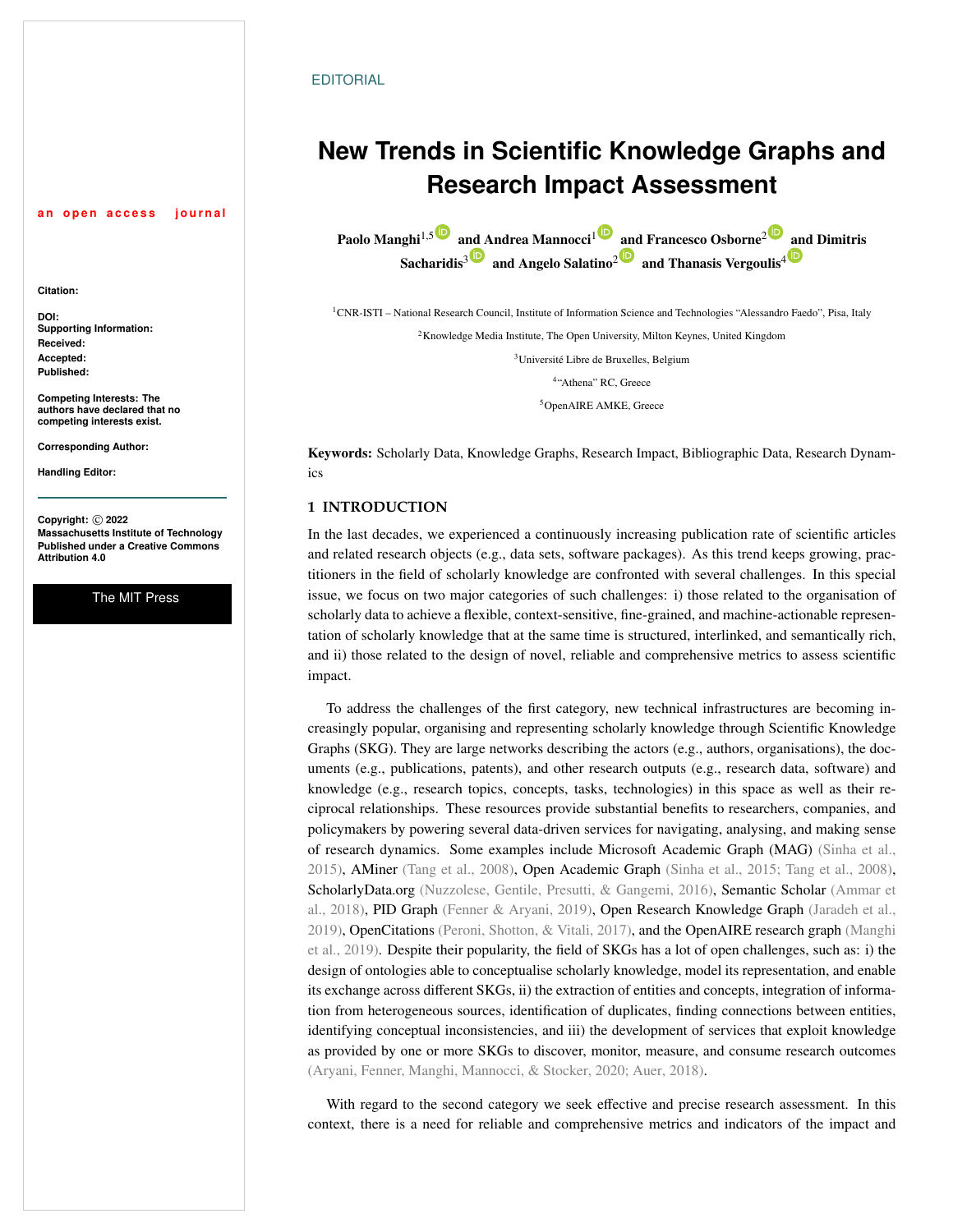merit of publications, data sets, research institutions, individual researchers, and other relevant entities. Research impact refers to the attention a research work receives inside its respective and related disciplines [\(Kanellos, Vergoulis, Sacharidis, Dalamagas, & Vassiliou,](#page-4-7) [2019\)](#page-4-7), the social/mass media [\(Galligan & Dyas-Correia,](#page-4-8) [2013\)](#page-4-8), and so on. A research work's merit, on the other hand, is relevant to its quality aspects (e.g., its novelty, reproducibility, FAIR-ness, readability). Nowadays, due to the growing popularity of Open Science initiatives, a large amount of useful science-related data sets have been made openly available, paving the way for the synthesis of more sophisticated research impact and merit indicators (and, consequently, more precise research assessment). For instance, in late years, due to the systematic effort of various developing teams, a variety of large SKGs has been made available, providing a very rich and relatively clean source of information about academics, their publications and relevant metadata that can be used for the development of effective research assessment approaches [\(Chatzopoulos, Vergoulis, Kanellos, Dalamagas, & Tryfonopoulos,](#page-4-9) [2020\)](#page-4-9).

The proposal of this special issue originated from the collaboration of two workshops, the *Scientific Knowledge Graphs Workshop (SKG 2020)*, and the *Workshop on Assessing Impact and Merit in Science (AIMinScience 2020)*, held (virtually) in conjunction with the 2020 edition of the *International Conference on Theory and Practice of Digital Libraries (TPDL)* on the 25th of August 2020. SKG 2020 offered a forum to discuss about the themes surrounding the first set of challenges namely i) methods for extracting entities and relationships from research publications, ii) data models for the description of scholarly data, iii) methods for the exploration, retrieval and visualisation of scientific knowledge graphs and iv) applications for making sense of scholarly data. On the other hand, AIMinScience 2020 focused on the second set of challenges which include i) scientometrics and bibliometrics, ii) applications utilising scientific impact and merit to provide useful services to the research community and the industry, iii) data mining and machine learning approaches to facilitate research assessment, and iv) insightful visualisation techniques that utilise or facilitate research assessment.

Given that the themes of both workshops are interlinked, because scientific knowledge graph can indeed support the research impact assessment, it was a joint decision to edit this special issue on *Scientific Knowledge Graphs and Research Impact Assessment*, with the aim of providing all practitioners interested in the scholarly knowledge with the current advances of these particular aspects. In addition, this collaboration catalysed the creation of the *International Workshop on Scientific Knowledge: Representation, Discovery, and Assessment*  $^1$  $^1$  (Sci-K), a new joint event that replaced SKG and AIMinScience, focusing on a wider subject and audience. Sci-K aims to explore innovative solutions and ideas for the generation of approaches, data models, and infrastructures (e.g., knowledge graphs), for supporting, directing, monitoring and assessing scientific knowledge. Its first edition, Sci-K [2](#page-1-1)021 was held on April 13th of 2021, co-organised with The Web Conference  $2021^2$ . It was a successful event with 11 presented papers and two keynote talks from Prof. Ludo Waltman and Prof. Staša Milojević.

#### **2 CONTRIBUTIONS TO THE SPECIAL ISSUE**

This special issue includes ten contributions, equally balanced between advances on Scientific Knowledge Graphs and Research Impact Assessment. The papers in the first category introduced several innovative knowledge graphs that enrich classic metadata about articles, patents, and software with further information for exploring more efficiently these documents, identifying insights,

<span id="page-1-1"></span><span id="page-1-0"></span><sup>1</sup> Sci-K: <https://sci-k.github.io/2021/>

<sup>2</sup> The Web Conference 2021: <https://www2021.thewebconf.org/>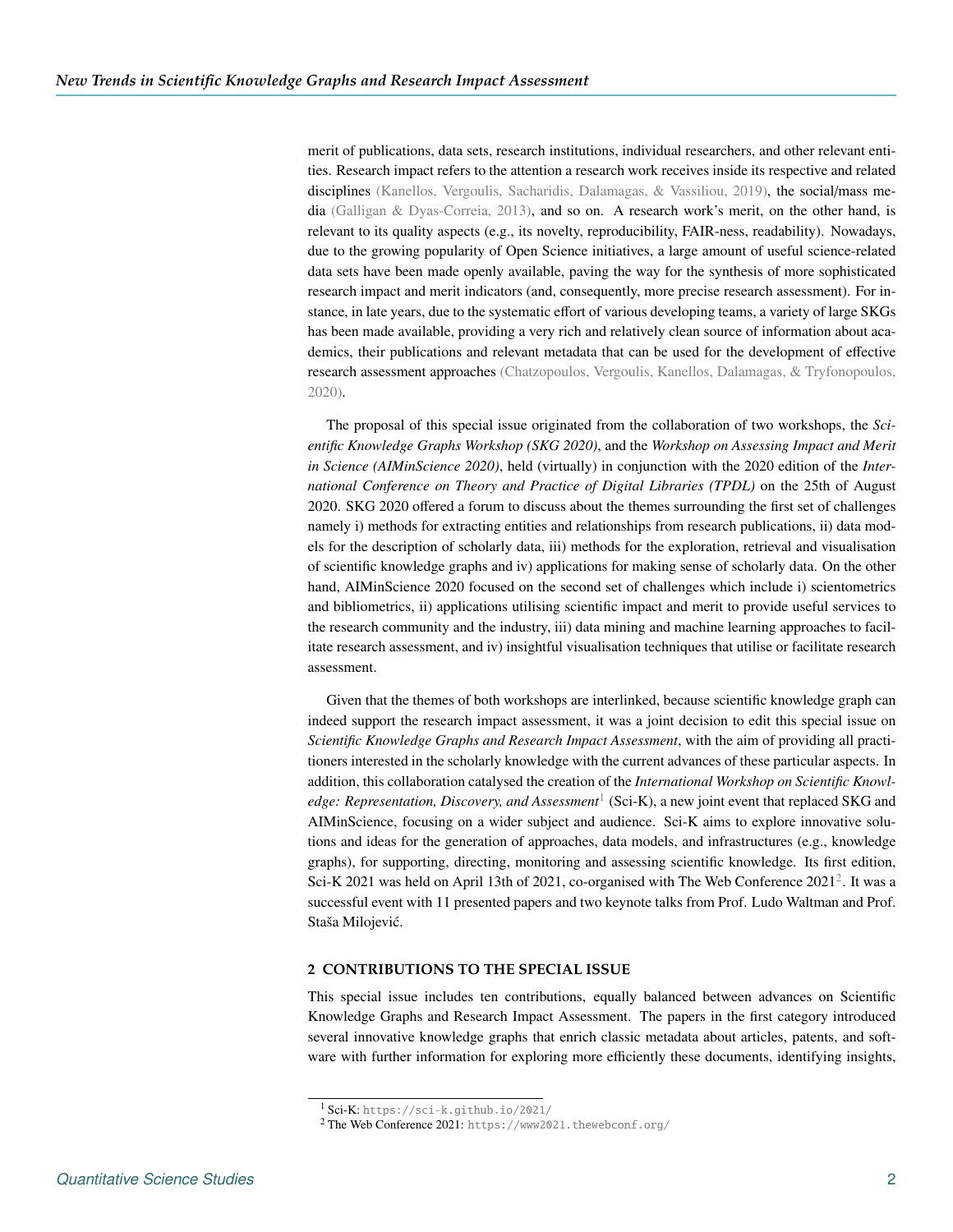and creating more comprehensive analyses of research trends. The articles on impact assessment proposed new approaches for key challenges in this field such as modelling the evolution of credit over time, citing datasets, analysing research trends on social networks, and predicting citation-based popularity. The contributions addressed a variety of scientific domains including computer science, phenomenon-oriented studies, opioids, and COVID-19. In the follow, we briefly summarise each contribution.

[Menin et al.](#page-4-10) [\(2021\)](#page-4-10) introduce Covid-on-the-Web, a tool that assists users in accessing, querying, and sense making of COVID-19 related literature. In this effort, the authors first built a knowledge graph from "COVID-19 Open Research Dataset" [\(Lu Wang et al.,](#page-4-11) [2020\)](#page-4-11), then they enriched it using entity linking and argument mining, and finally provided an interface, the "Linked Data Visualizer" (LDViz), which assists the querying and visual exploration of the referred dataset.

[Färber and Lamprecht](#page-4-12) [\(2021\)](#page-4-12) introduce Data Set Knowledge Graph (DSKG), describing the metadata of datasets for all scientific disciplines. In this knowledge graph, datasets are connected to the relevant articles, modelled in Microsoft Academic Graph [\(Sinha et al.,](#page-4-0) [2015\)](#page-4-0). DSKG is then further enriched with ORCID IDs and Wikidata.

[Angioni, Salatino, Osborne, Recupero, and Motta](#page-3-3) [\(2021\)](#page-3-3) introduce the Academia/Industry DynAmics (AIDA) Knowledge Graph, which is generated with an automatic pipeline integrating data from (MAG), Dimensions, English DBpedia, GRID, and the Computer Science Ontology (CSO) [\(Salatino, Thanapalasingam, Mannocci, Osborne, & Motta,](#page-4-13) [2018\)](#page-4-13). Currently, AIDA describes 21M publications and 8M patents according to the research topics drawn from CSO. In addition, 5.1M publications and 5.6M patents are also characterised according to the type of the author's affiliations (e.g., academia, industry) and 66 industrial sectors (e.g., automotive, financial, energy, electronics).

[Buneman, Dosso, Lissandrini, and Silvello](#page-3-4) [\(2021\)](#page-3-4) focus on two key challenges regarding citation graphs. The first is that citation graphs do not appropriately model the evolution of credit over time. For instance, when credit is assigned to the different versions of the same scientific work (pre-print and peer-reviewed). Usually, authors prefer that the citations all versions receive are merged. The second challenge is the ability to cite datasets as a whole (single object) and also its constituents. To tackle these challenges, the authors suggest an extension of the current citation graph model, based on citable units and reference subsumption, which will improve the current practices for bibliometric computations.

[Kelley and Garijo](#page-4-14) [\(2021\)](#page-4-14) present SOftware Metadata Extraction Framework (SOMEF), an approach to automatically extract scientific software metadata from its documentation, and specifically from the readme file. Next, they propose a methodology for structuring the extracted metadata within a knowledge graph of scientific software. Finally, they also provide a tool for browsing and comparing the contents of the generated knowledge graph.

On the other hand, with regard to Research Impact Assessment, [Vergoulis, Kanellos, Chatzopou](#page-4-15)[los, Karidi, and Dalamagas](#page-4-15) [\(2021\)](#page-4-15) introduce BIP4COVID19, an open dataset that offers a variety of impact measures for coronavirus-related scientific articles. These measures can be exploited for the creation or extension of added-value services aiming to facilitate the exploration of the respective literature. In the same context, as a use case, they also provide a publicly accessible keyword-based search interface for COVID-19-related articles, which leverages BIP4COVID19 data to rank search results according to the calculated impact indicators.

[Rothenberger, Pasta, and Mayerho](#page-4-16)ffer [\(2021\)](#page-4-16) present an approach to analyse and measure the impact of phenomenon-oriented research fields. Specifically, they analysed the field of migration research, which focuses on conceptualising, capturing, and documenting an observed phenomenon,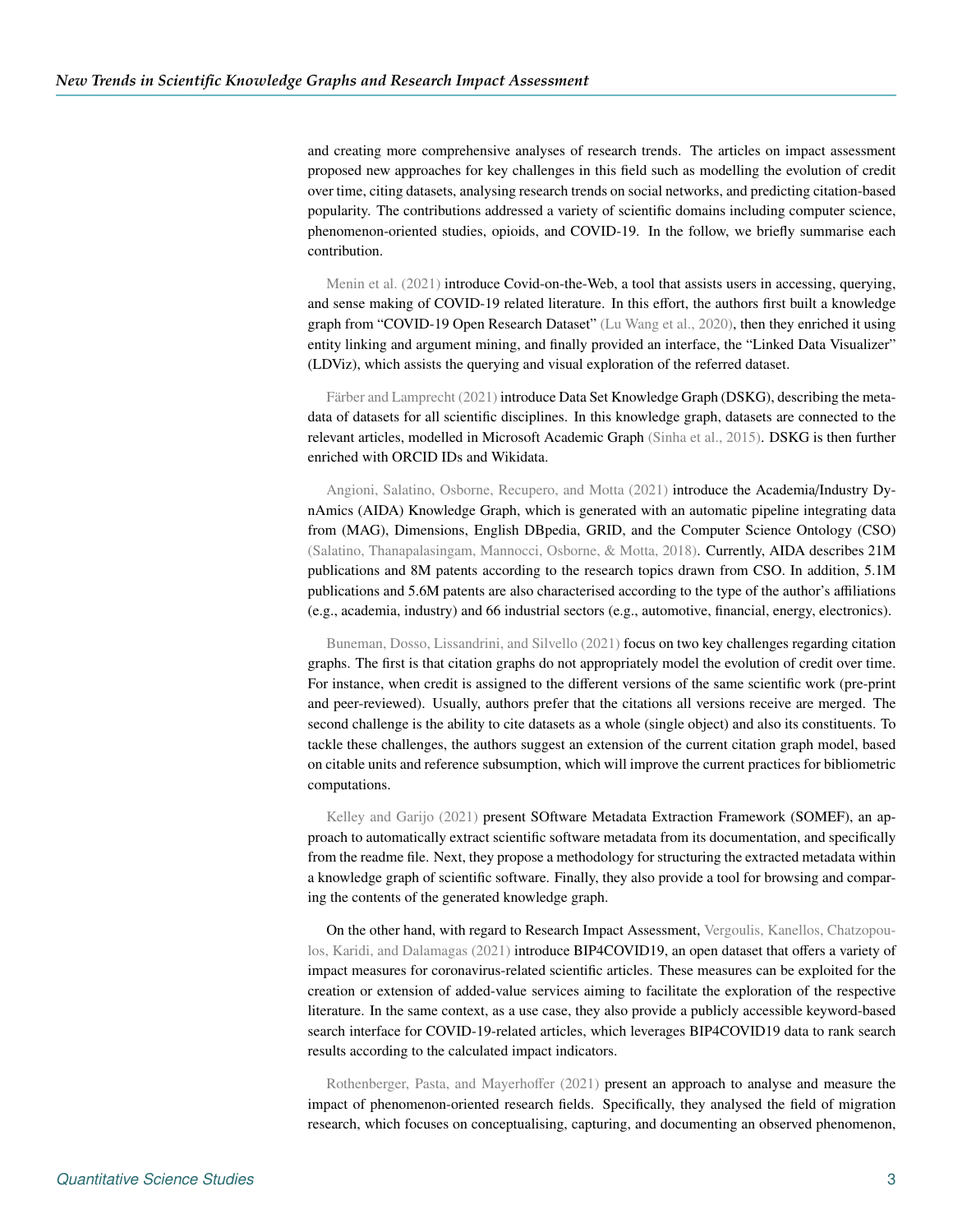i.e. migration. In this analysis, to measure impact within such fields, the authors set up a framework to acknowledge scientific merit using a novel sophisticated citation factor.

[Haunschild, Bornmann, Potnis, and Tahamtan](#page-4-17) [\(2021\)](#page-4-17) investigate which topics in opioid scholarly publications have received public attention on Twitter. The authors generate topic networks, i.e. networks of co-occurring author keywords, from both the tweets and from the publications that are tweeted by the accounts. The results showed that on Twitter users tend to use more generic terms compared to the ones used within publications.

[Ghosal, Tiwary, Patton, and Stahl](#page-4-18) [\(2021\)](#page-4-18) proposed an automatic method that identifies significant citations, and then developed an approach to trace the lineage of given research via transitively identifying the significant citations to a given article. This approach can improve the retrievability of relevant literature, as well as finding the true influence of a given work in the scientific community beyond citation counts.

Finally, [Chatzopoulos, Vergoulis, Kanellos, Dalamagas, and Tryfonopoulos](#page-4-19) [\(2021\)](#page-4-19) focus on the problem of estimating the expected citation-based popularity (or short-term impact) of papers. Stateof-the-art methods for this problem attempt to leverage the current citation data of each paper. However, these methods are prone to inaccuracies for recently published papers, which have a limited citation history. In this context, the authors introduce ArtSim+, an approach that can be applied on top of any popularity estimation method to improve its accuracy, providing more accurate estimations for the most recently published papers by considering the popularity of similar and older ones.

### **ACKNOWLEDGEMENTS**

Many people supported us in producing this special issue and we would like to take this opportunity to thank them. First of all, we would like to thank all the reviewers for their outstanding reviews (listed in alphabetical order): Mehwish Alam, Alberto Baccini, Alessia Bardi, Nikos Bikakis, Arthur Brack, Davide Buscaldi, Rodrigo Costas, Marilena Daquino, Danilo Dessì, Angelo Di Iorio, Michael Färber, Patricia Feeney, Marcia Ferreira, Vladimir A. Fomichov, Yannis Foufoulas, Daniel Garijo, Tirthankar Ghosal, Drahomira Herrmannova, Ilias Kanellos, Dimitrios Katsaros, Barbara S. Lancho-Barrantes, Shubhanshu Mishra, Christos Papatheodorou, Andres Pavas, Giovanni Pizzi, David Pride, Paraskevi Raftopoulou, Diego Reforgiato, Daniele Rotolo, Jodi Schneider, Anna Severin, Dimitrios Skoutas, Markus Stocker, Vincent Antonio Traag, Christos Tryfonopoulos, Nikolay Yakovets. We also would like to thank Professor Ludo Waltman for welcoming this special issue to the Quantitative Science Studies Journal and for his excellent guidance throughout the whole process. Last but not least, we are grateful to the Technische Informationsbibliothek (TIB)—Leibniz Information Centre for Science and Technology for partially covering the APCs of the papers published in this special issue.

#### **REFERENCES**

- <span id="page-3-0"></span>Ammar, W., Groeneveld, D., Bhagavatula, C., Beltagy, I., Crawford, M., Downey, D., ... Etzioni, O. (2018). Construction of the literature graph in semantic scholar.
- <span id="page-3-3"></span>Angioni, S., Salatino, A. A., Osborne, F., Recupero, D. R., & Motta, E. (2021). Aida: a knowledge graph about research dynamics in academia and industry. *Quantitative Science Studies*, *2*(4), YY–ZZ. doi: 10.1162/[qss\\_a\\_XXXXX](https://doi.org/10.1162/qss_a_XXXXX)
- <span id="page-3-1"></span>Aryani, A., Fenner, M., Manghi, P., Mannocci, A., & Stocker, M.

(2020). Open science graphs must interoperate! In L. Bellatreche et al. (Eds.), *Adbis, tpdl and eda 2020 common workshops and doctoral consortium* (pp. 195–206). Cham: Springer International Publishing.

- <span id="page-3-2"></span>Auer, S. (2018). *Towards an open research knowledge graph.* Zenodo. doi: 10.5281/[zenodo.1157185](https://doi.org/10.5281/zenodo.1157185)
- <span id="page-3-4"></span>Buneman, P., Dosso, D., Lissandrini, M., & Silvello, G. (2021). Data citation and the citation graph. *Quantitative Science Studies*, *2*(4), YY–ZZ. doi: 10.1162/[qss\\_a\\_XXXXX](https://doi.org/10.1162/qss_a_XXXXX)